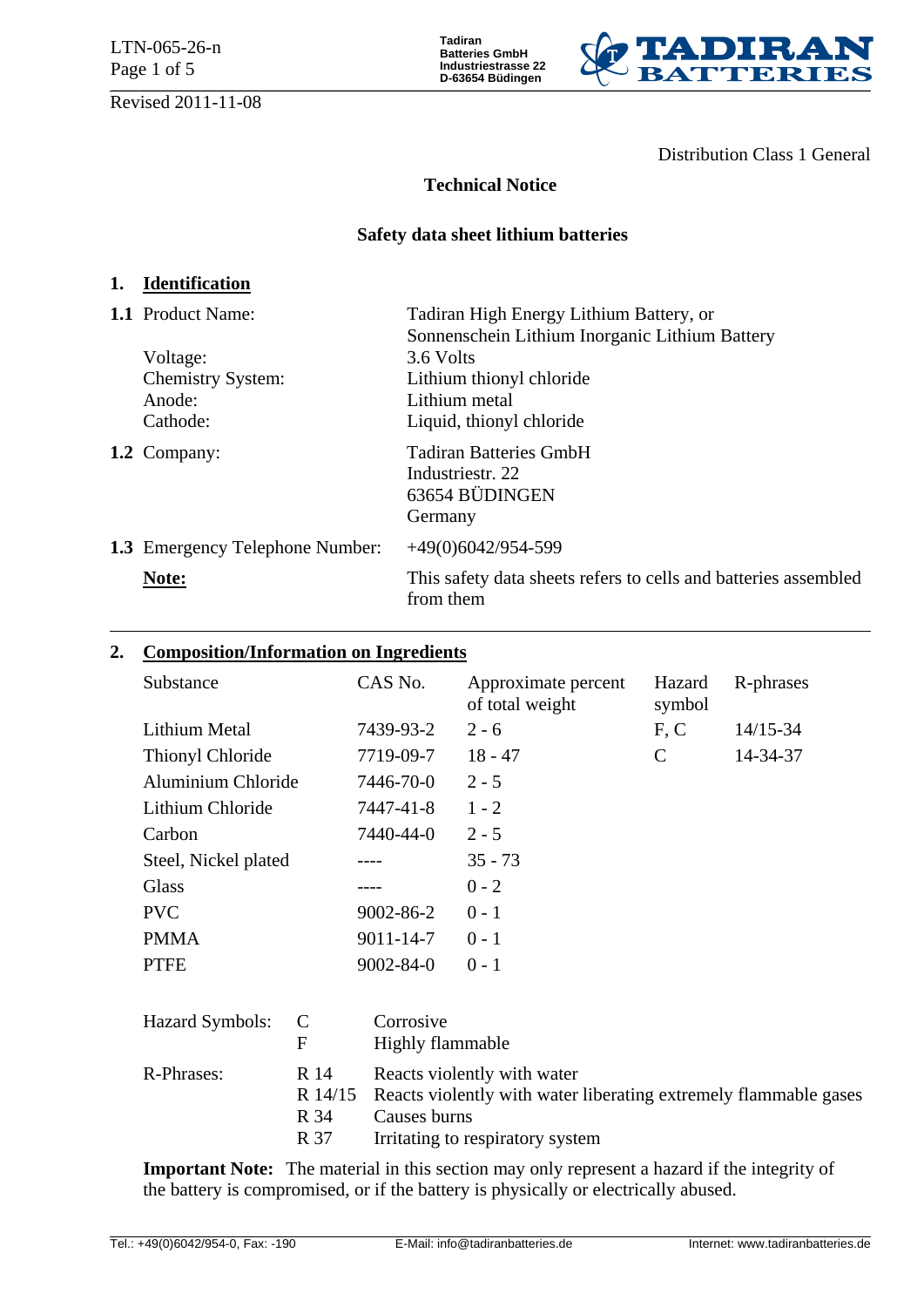Revised 2011-11-08

**Tadiran Batteries GmbH Industriestrasse 22 D-63654 Büdingen** 



# **3. Hazards Identification**

**Warning:** Fire, explosion, and severe, burn hazard. Do not recharge, disassemble, heat above 100 °C (series SL-500: 150 °C), incinerate, or expose contents to water.

#### **Protection from charging:**

 Whenever lithium batteries are not the single power source in a circuit the following measures recommended by Underwriters Laboratories are relevant. The cells should not be connected in series with an electrical power source that would increase the forward current through the cells.

The circuit for these cells shall include one of the following:

 A. Two suitable diodes or the equivalent in series with the cells to prevent any reverse (charging) current. The second diode is used to provide protection in the event that one should fail. Quality control, or equivalent procedures, shall be established by the device manufacturer to ensure the diode polarity is correct for each unit,

*or* 

 B. A blocking diode or the equivalent to prevent any reverse (charging) current and a resistor to limit current in case of a diode failure. The resistor should be sized to limit the reverse charging) current to the maximums given in the data sheets.

### **4. First Aid Measures**

#### A. Electrolyte Contact

|    | $\bullet$ Skin               | Immediately flush with plenty of water for at least 15<br>minutes. If symptoms are present after flushing, get medical<br>attention.                          |
|----|------------------------------|---------------------------------------------------------------------------------------------------------------------------------------------------------------|
|    | $\bullet$ Eyes               | Immediately flush with plenty of water for at least 15 minutes<br>and get medical attention.                                                                  |
|    | • Respiratory system:        | With large quantities and irritation of the respiratory tract<br>medical surveillance for 48 hours.                                                           |
|    |                              | Immediately inhale Cortisone Spray, e.g. Pulmicort.                                                                                                           |
| Β. | <b>Lithium Metal Contact</b> |                                                                                                                                                               |
|    | $\bullet$ Skin               | Remove particles of lithium from skin as rapidly as possible.<br>Immediately flush with plenty of water for at least 15 minutes<br>and get medical attention. |
|    | $\bullet$ Eyes               | Immediately flush with plenty of water for at least 15 minutes<br>and get immediate medical attention.                                                        |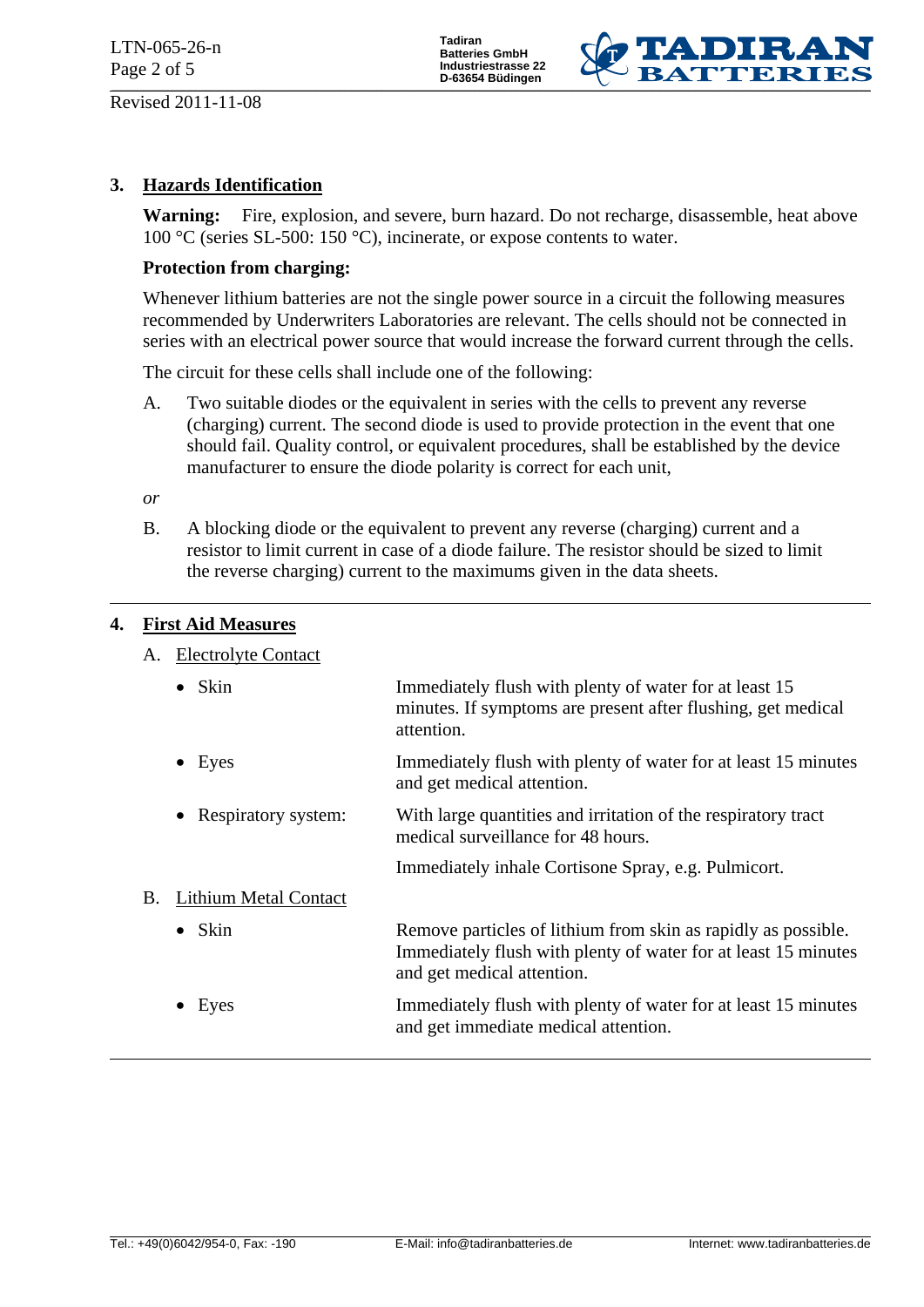

## **5. Fire - fighting measures**

- A. Extinguishing Media
	- During a fire with lithium batteries, copious amounts of cold water is an effective medium to prevent expansion of the fire. Do not use warm water or hot water.
	- Lith-X (Class D extinguishing media) is effective on fires involving only a few lithium batteries.
	- Do not use  $CO<sub>2</sub>$  or Halon type extinguishers.
	- Dry chemical type extinguishers have limited extinguishing potential
- B. Fire Fighting Procedures
	- Use a positive pressure self-contained breathing apparatus if batteries are involved in a fire.
	- Full protective clothing is necessary.
	- During water application caution is advised as burning pieces of lithium may be ejected from the fire.
	- Where the cells or batteries are not at the centre of the fire copious amounts of water may be supplied to the cells using a diffuser type nozzle so that the cells remain cool during the containment and extinguishing of the fire. A sprinkler system should be sufficient for this purpose the critical factor being that the lithium cells do not experience temperatures above the melting point of lithium.
	- Small amounts of water should never be used such as the volumes contained within portable fire extinguishers. Standard dry powder extinguishers are ineffective. Halon extinguishers must not be used when fighting lithium fires as toxic gases may be generated during fire fighting. It should be noted that a hazard of hydrogen formation exists whenever hot lithium metal comes into contact with water.

### **6. Accidental release measures**

 When the battery housing is damaged, small amounts of electrolyte may leak. Seal battery air tight in a plastic bag, adding some chalk  $(CaCO<sub>3</sub>)$  or lime  $(CaO)$  powder or Vermiculite. Electrolyte traces may be wiped off dryly using household paper. Rinse with water afterwards.

### **7. Handling and Storage**

- Do not allow terminals to short-circuit.
- Storage preferably in a cool (below 21 °C), dry area that is subject to little temperature change.
- Do not place near heating equipment, nor expose to direct sunlight for long periods. Elevated temperatures can result in reduced battery service life.

### **8. Exposure controls / personal protection**

Not applicable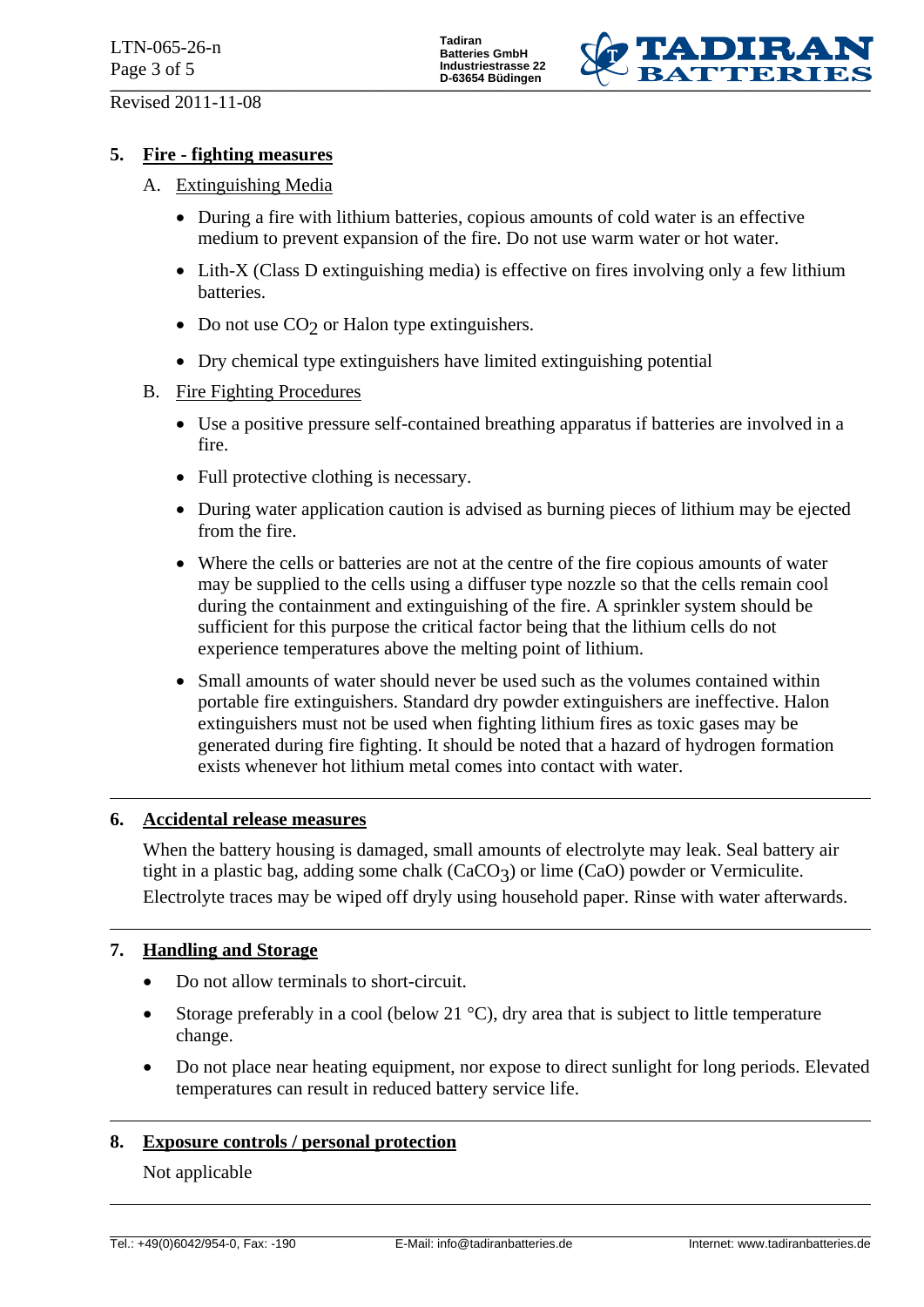LTN-065-26-n Page 4 of 5

Revised 2011-11-08

**Tadiran Batteries GmbH Industriestrasse 22 D-63654 Büdingen** 



### **9. Physical and chemical properties**

Not applicable

### **10. Stability and reactivity**

May rupture violently when heated above 150 °C or when charged.

### **11. Toxicological information**

Not applicable

Refer to information under item 2.

### **12. Ecological information**

The batteries do not contain mercury, cadmium or other heavy metals.

### **13. Disposal Considerations**

- Batteries do not contain hazardous materials according to EC directives 91/157/EEC, 93/86/EEC, and 2002/95/EC (RoHS directive)
- EC battery directive 2006/66/EC has been implemented by most EC member states.
- A disposal service is offered upon request by Tadiran Batteries.
- For additional information a Technical Notice is available upon request

### **14. Transport information**

Class 9

| UN 3090: | LITHIUM METAL BATTERIES                                                                             |
|----------|-----------------------------------------------------------------------------------------------------|
| UN 3091: | LITHIUM METAL BATTERIES CONTAINED IN EQUIPMENT, or<br>LITHIUM METAL BATTERIES PACKED WITH EQUIPMENT |

Packing group: II

Special provisions and packing instructions:

| ADR, RID: |                                                   | 188, 230, 310, 636, 656, P903, P903a, P903b                   |  |
|-----------|---------------------------------------------------|---------------------------------------------------------------|--|
| IATA:     |                                                   | A48, A88, A99, A154, A164, A181, A182, A183, P968, P969, P970 |  |
|           | IMDG-Code: 188, 230, 310, P903<br>$EmS: F-A, S-I$ | Storage and segregation: Category A                           |  |

For more information see www.tadiranbatteries.de > products > Transport Regulations

### **15. Regulatory information**

Not applicable